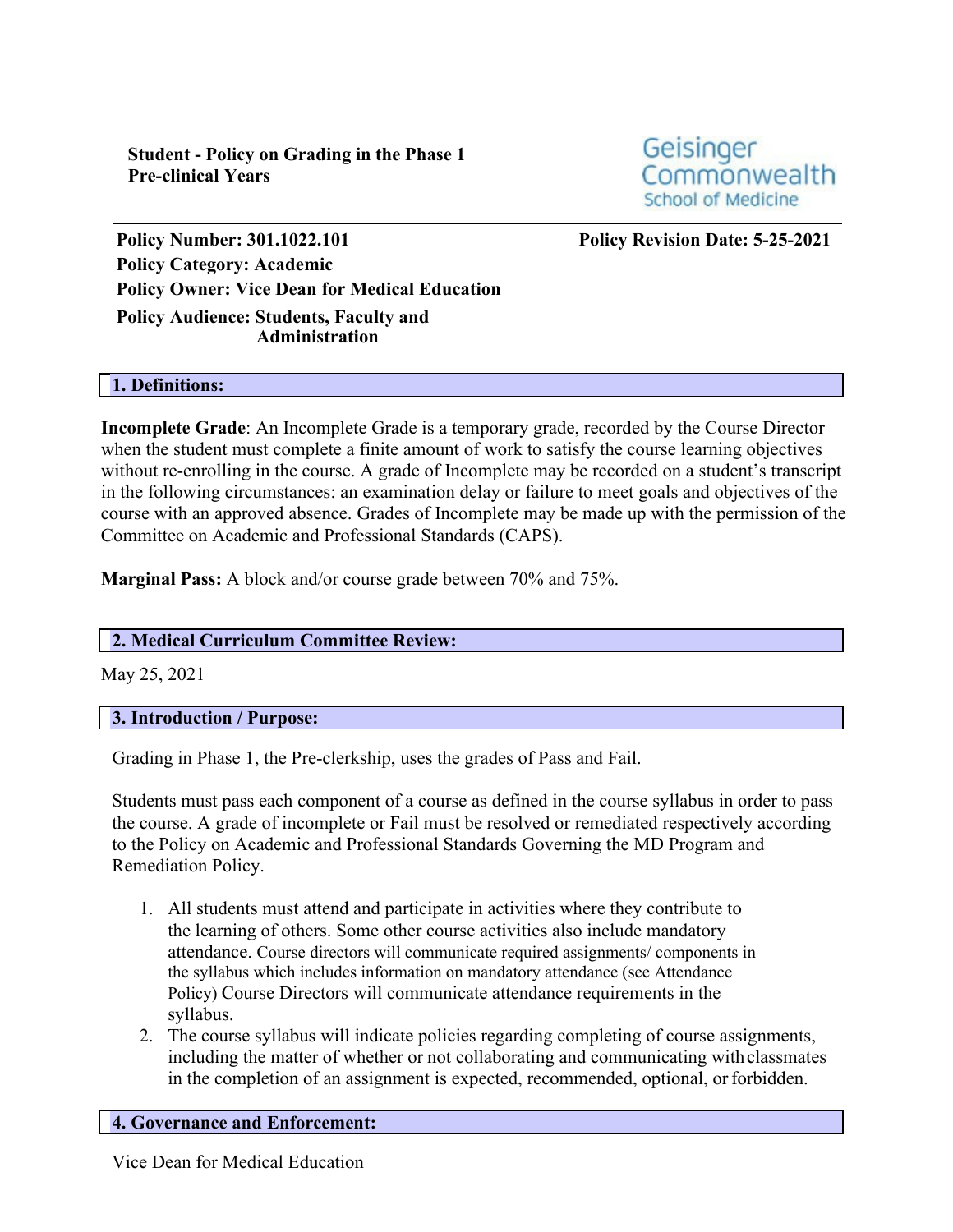## **5. Policy:**

Grades in all Phase 1 Pre-clerkship courses are based on the following numerical scale (there is no rounding).

- PASS COURSE (all conditions must be met)
- 1. >70% Overall Course Grade.
- 2. Block Exams Average  $\geq 70\%$ .
- 3. Satisfactory completion of required assignments/course components.

#### INCOMPLETE

1. An examination delay or failure to meet goals and objectives of the course requirements (all course components/assignments) with an approved absence.

#### FAIL COURSE

- 1. < 70% Overall Course Grade
- 2. Block Exams Average < 70%.
- 3. Unsatisfactory completion of required course components/assignments
- **4** . Failure to meet the terms of the incomplete contract

## **Required Course Assignments/Components:**

Students must pass each required assignment/component that is defined in the course syllabus in order to pass the course.

#### **Incomplete Grades**

An Incomplete is a temporary grade, recorded by the Course Director when the student must complete a finite amount of work in order to satisfy the learning objectives without re-enrolling in the course. Grades of Incomplete may be made up with the permission of the Committee on Academic and Professional Standards (CAPS).

A grade of Incomplete may be recorded on a student's transcript in the following circumstances:

- 1. An examination delay
- 2. Failure to meet goals and objectives of the course with approved absence.

The Course Director will specify a deadline for the student to address the Incomplete not to exceed one calendar year from the end date of the original course/rotation and will enter alternate grade if the grade of Incomplete has not been addressed by the stated deadline. In the absence of an alternate deadline, as established by the Director, and in the absence of a final grade, all grades of Incomplete will be automatically updated to a final grade of Fail effective one year from date the grade of Incomplete was originally posted to the student electronic records system.